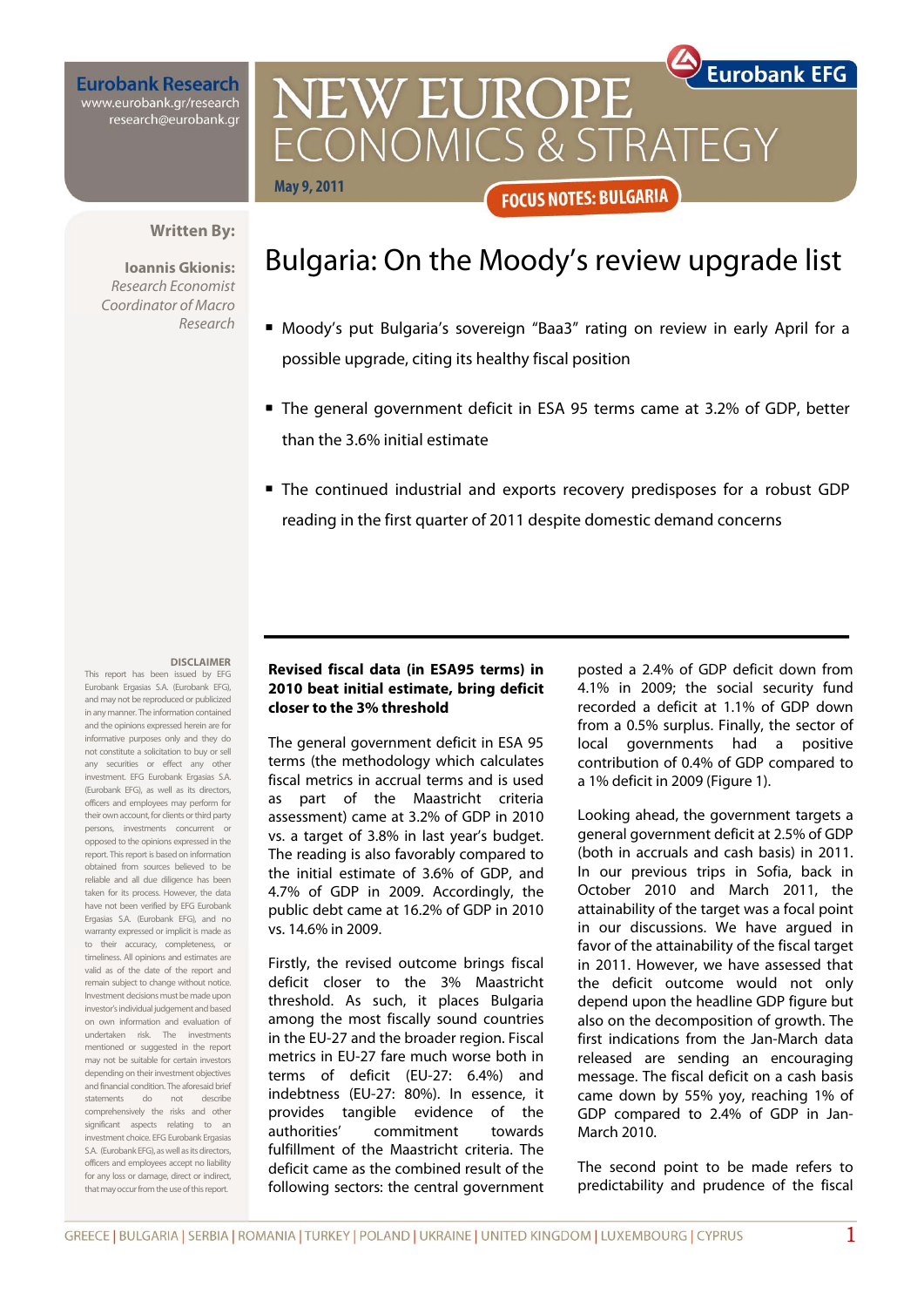

September 29, 2010

**Eurobank Research** 

**FOCUS NOTES: BULGARIA** 

policies in the medium term. This is particularly important for the sustainability of the currency board arrangement. Finally, the government has reiterated its political will to maintain low deficits in the medium term as part of its commitments within the budget framework 2012-2014 and the revised convergence program. Within this framework, the government targets a gradual reduction of the budget deficit to 1.5% of GDP in 2012, 1% of GDP in 2013 and 0.5% of GDP in 2014.

**NEW EUROPE** 

**FCONOMICS & STRATEGY** 

## **Figure 1**



## **Fiscal performance improved further in 2010**

## **Bulgaria comes under the microscope of Moody's for a sovereign rating upgrade; more action should be expected by other rating agencies in the medium term**

Furthermore, the robust fiscal performance has not escaped attention from the rating agencies. On April 5th, Moody's Investors Service put Bulgaria's 'Baa3' rating on review for a possible upgrade, citing its extremely healthy fiscal metrics. In the sovereign report assessment released on May 4th, the rating agency praised the conservative fiscal policies that have allowed Bulgaria to avoid the fiscal fate of most of the rest of Eurozone members. In addition, the agency assessed that the target to reduce the deficit to 2.5% of GDP as attainable, yet a lot will depend upon the March-April tax revenue performance. Lastly, Moody's ranks susceptibility to event risk as moderate to reflect the extensive Euroization, the high external debt and weak external liquidity. The latter would only pose a risk in the case of a exchange rate regime change which is seen as very unlikely.

We have long argued in all our past New Europe Economics & Strategy issues over the health of public finances in Bulgaria. The report brings up a more important

issue: the sovereign rating of Bulgaria vs. that of its New Europe peers. More importantly, Bulgaria fares much better in terms of fiscal metrics compared to all other Baa countries (according to the Moody's rankings with the exception of Kazakhstan and Russia, which are commodity driven economies).

The Bulgarian economy has fared much better in terms of output contraction, fiscal metrics, external metrics compared to the Baltic peers (Latvia and Lithuania who also have a currency board). In addition, Bulgaria fares better than Croatia (who is still in recession) or Hungary (who resorted to an IMF program to shore up its public finances). Yet Bulgaria is assigned with the same long-term rate by both Moody's and Fitch. Standard and Poor's differentiates from the above assigning Bulgaria a rating one notch higher than Hungary and same rate as Lithuania. From that point of view, Bulgaria qualifies for a rating upgrade.

Last but not least, we do take note that the sovereign rating didn't drop below investment grade in the post-Lehman environment. That said, we anticipate that the economic environment improvement coupled with the improving macroeconomic fundamentals should lead other rating agencies reassess their stance soon (Table1).

## **The most recent high frequency indicators point to a sustained exports-led recovery in Q1; IMF upgraded its GDP forecast to 3% for 2011 in the latest World Economic Outlook**

The most recent high frequency indicators in the first two months of the year point to a continuation of the exportsled recovery. In addition, early signals of recovery from the domestic demand side have shown up. The continued industrial and exports recovery predisposes for a positive GDP reading in the first quarter of 2011 despite lingering downside concerns for domestic demand.

More specifically:

- Exports are still booming: Exports expanded by an astonishing 46.5% yoy in February in addition to the 72.5% yoy in January, which brings the two-month performance at 58.9% yoy. Exports to the non-EU markets are still outperforming those to EU markets (65% yoy to non-EU vs. 55% yoy in EU). On the other hand, imports are lagging behind by 36.3% yoy in the same period.
- **Industrial production accelerated to 15.2% yoy in** February (-1.4% mom) compared to 10.1% yoy in

Source: Eurostat, Eurobank Research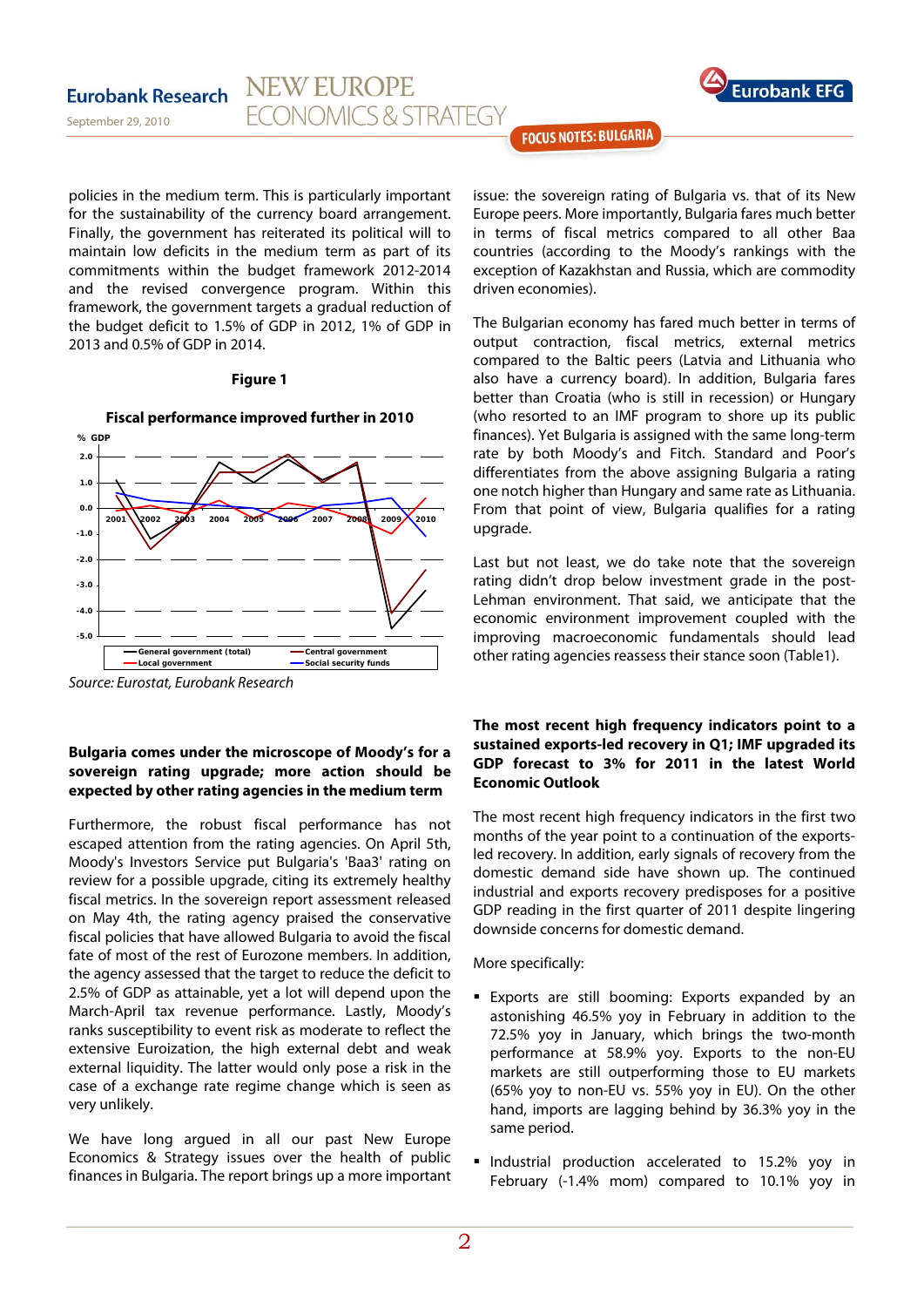

#### **NEW EUROPE Eurobank Research FCONOMICS & STRATEGY** September 29, 2010

**FOCUS NOTES: BULGARIA** 

January. Although the figure is preliminary and influenced by the low base from February 2010, a comparable figure on a yearly basis has not been recorded since January 2007. The exports-oriented sectors (chemicals, textiles, tobacco, pharmaceuticals) are driving manufacturing production up by 22% yoy in February compared to 15.6% yoy in January.

- Industrial sales performance is keeping up: Industrial sales expanded by 32% yoy in February vs. 35.9% yoy in January.
- After a one off deterioration in March, business confidence improved further in April (by 2.4pps to 17.5) driven by improved perceptions in the industry and services sectors. On the other side of the spectrum, the sectors of construction and retail remain pessimistic.
- The retail sales volume (seasonally adjusted) turned positive on yearly basis in March. Retail sales expanded by 1.4% yoy in March compared to -0.1% yoy in February, up from -0.2% yoy in January and -3.7% yoy in last December.

In our key notes from our last trip to Sofia in late March, we focused on the growth prospects of 2011. Among the key conclusions of our trip was to upgrade our baseline GDP forecast, based on the discussions with our contacts. In our environment during the last quarter of 2010, in combination with our global outlook forecast assumptions, led us to upgrade our GDP forecast to 3.2% from 2.5% previously.

Our updated forecast still lies significantly above consensus, yet we still find it attainable and realistic. Having said that, risks to our GDP forecast remain high and skewed to the downside. Such risks relate mainly to the outlook of the household sector. In our analysis, we identified the following factors as presenting the main risks to our 2011 GDP growth forecast:

- Inflation climbed further to 5.6% in March vs. 5.2% in February on rising food and oil prices
- Weak domestic credit activity: Credit to households remains on a negative territory since the beginning of the year ( -0.2% year-to-March)
- High refinancing needs of private-sector external debt: private external debt stood at 83.6% of GDP in February down from 89.9% in last December on a steadily declining trend
- High unemployment rate: registered unemployment stood at 9.5% in March vs. 9.2% in last December

## **Table 1**

## **Sovereign rating actions on Bulgaria vs. its New Europe peers (Long-term-Foreign Currency)**

|           | Moody's           |                               |                       | S&P               |                               |                        | Fitch             |                               |                                    |
|-----------|-------------------|-------------------------------|-----------------------|-------------------|-------------------------------|------------------------|-------------------|-------------------------------|------------------------------------|
|           | Current<br>Rating | Date of last<br>rating action | Action                | Current<br>Rating | Date of last<br>rating action | Action                 | Current<br>Rating | Date of last<br>rating action | Action                             |
|           |                   |                               |                       |                   |                               |                        |                   |                               |                                    |
| Lithuania | Baa1              | 28.9.09                       | from A3 to<br>Baa1    | <b>BBB</b>        | 24.3.09                       | from $BBB +$<br>to BBB | <b>BBB</b>        | 8.4.09                        | $BBB+$<br>from<br><b>BBB</b><br>to |
| Latvia    | Baa3              | 23.4.09                       | from Baa1 tol<br>Baa3 | $BB+$             | 7.12.10                       | from BB to<br>$BB+$    | BBB-              | 15.3.11                       | from $BB+$ to<br>BBB-              |
| Hungary   | Baa3              | 6.12.10                       | from Baa1 tol<br>Baa3 | BBB-              | 30.3.09                       | from BBB to<br>BBB-    | BBB-              | 23.12.10                      | from BBB to<br>BBB-                |
| Croatia   | Baa3              | 27.1.97                       | ٠                     | BBB-              | 21.12.10                      | from BBB to<br>BBB-    | BBB-              | 28.6.01                       | from $BB + to$<br>BBB-             |
| Romania   | Baa3              | 10.6.06                       | from Ba1 to<br>Baa3   | $BB+$             | 27.10.08                      | from BBB- to<br>$BB+$  | $BB+$             | 10.11.08                      | from BBB to<br>$BB+$               |
| Bulgaria  | Baa3              | 1/3/2006                      | from Ba1 to<br>Baa3   | <b>BBB</b>        | 30.10.08                      | from $BBB +$<br>to BBB | BBB-              | 10.11.08                      | from BBB to<br>BBB-                |

Source: Rating agencies, Eurobank Research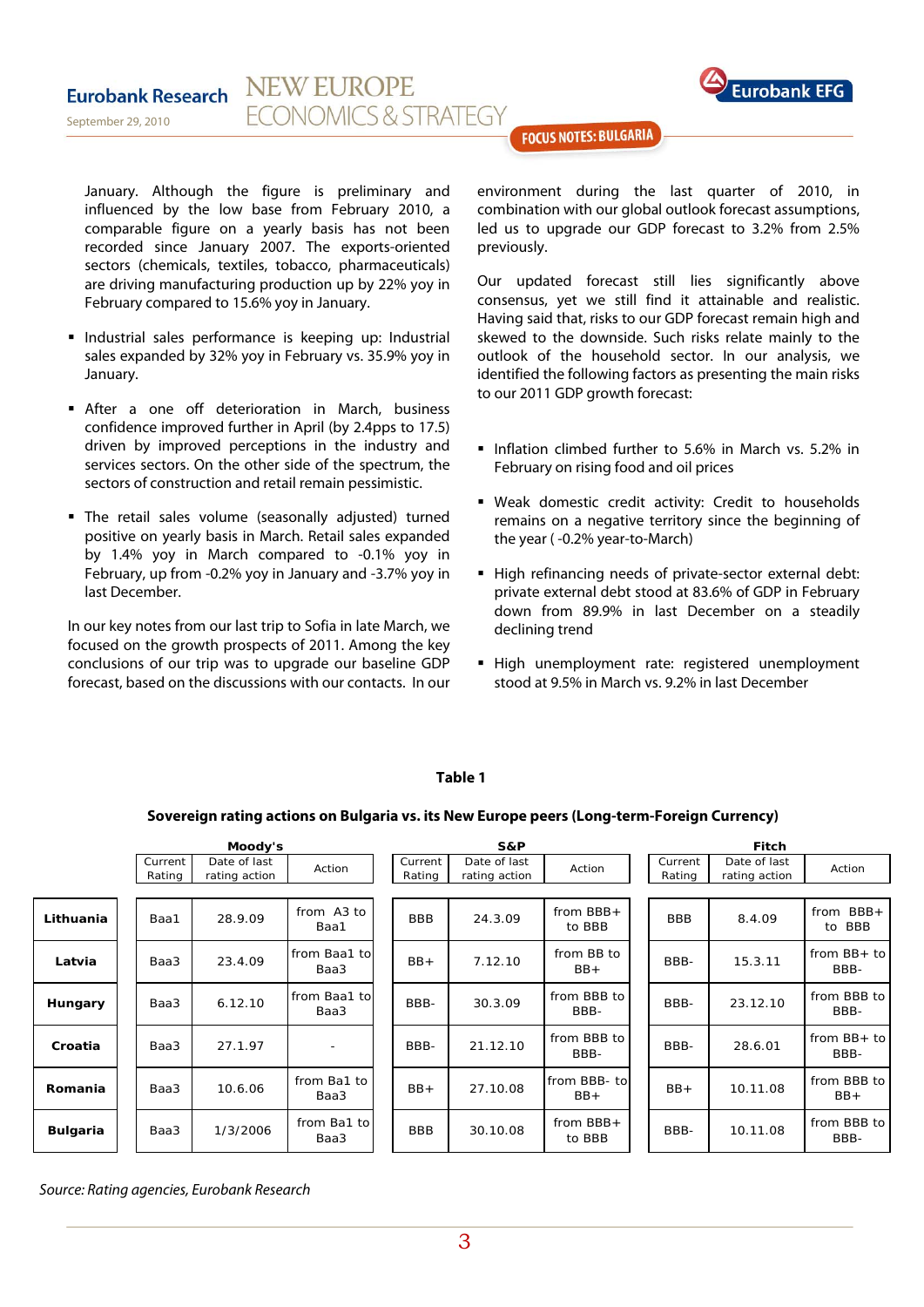



**FOCUS NOTES: BULGARIA** 

Since late March, a number of international organizations have published their updated forecasts for the Bulgarian economy. IMF published its semi-annual publication on world economy in April, the World Economic Outlook. IMF upgraded its 2011 GDP forecast for Bulgaria to 3% compared to 2.5% in the previous publication back in October. In contrast, World Bank has maintained its 2.5% GDP forecast in 2011 in the latest EU-10 Progress Report. However, both organizations (IMF and World Bank) forecast growth to accelerate further at 3.5% and 3.4% respectively in 2012.

Written by **Ioannis Gkionis Research Economist Coordinator of Macro Research**  igkionis@eurobank.gr

September 29, 2010